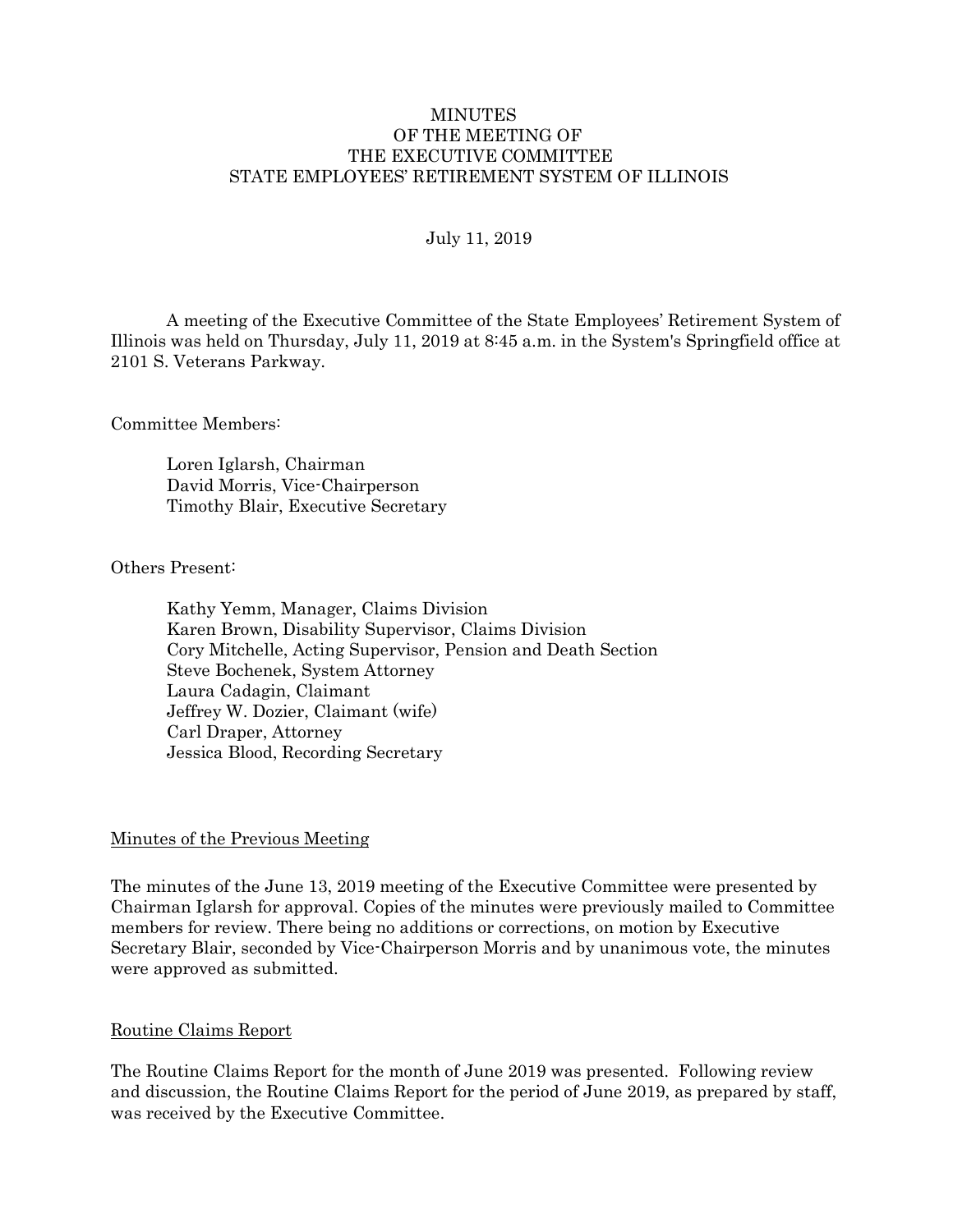# Old Business

## Christopher Fritsche – Occ-Dis – Gainful Employment Inquiry

Christopher Fritsche worked as a Correctional officer for Menard Correctional Center. Mr. Fritsche last worked on January 24, 2018. He was on extended benefits until January 31, 2019. Mr. Fritsche began a service-connected leave on February 1, 2019.

Mr. Fritsche has requested a written appeal to the Executive Committee to approve his occupational disability benefit with the understanding he is part owner of a company but does no physical labor.

After some discussion, the Committee referred the case to Attorney Steve Bochenek and Jeff Houch for further review and clarification regarding gainful employment policy and rules. The case is deferred until such information is reviewed.

#### Raymond Smith – Re-Appeal for Serv. Credits under Alternative Formula

At the January 10, 2019 Executive Committee, Raymond Smith appealed to the committee seeking to receive an additional 9 months of service credit upgraded to the alternative formula related to Public Act 100-611. At the Executive Committee meeting conducted on February 14, 2019, the committee adopted counsel's recommendation effectively denying Mr. Smith's appeal. Ultimately, the committee denied the appeal because the 9 months in which Mr. Smith is seeking to upgrade was for employment at the Department of Insurance. The Public Act provides that only employment at CMS or DoIT is eligible for the upgrade.

Mr. Smith presented his re-appeal by personal hearing at the June 13, 2019 Executive Committee meeting contending that if other employees that took promotions within CMS or DOIT are eligible for the service credit upgrade, then the 9 months of service credit associated with his promotion to Department of Insurance should be eligible.

The case was referred to SERS' attorney for recommendation. Attorney Bochenek presented recommendation No. 2019-10 to the Committee to deny Mr. Smiths' request for alternative service credit for the time period in question. Following a review of the recommendation and some discussion, a motion was made by Executive Secretary Blair to accept recommendation No. 2019-10. The motion was seconded by Vice Chairperson Morris and all were in favor.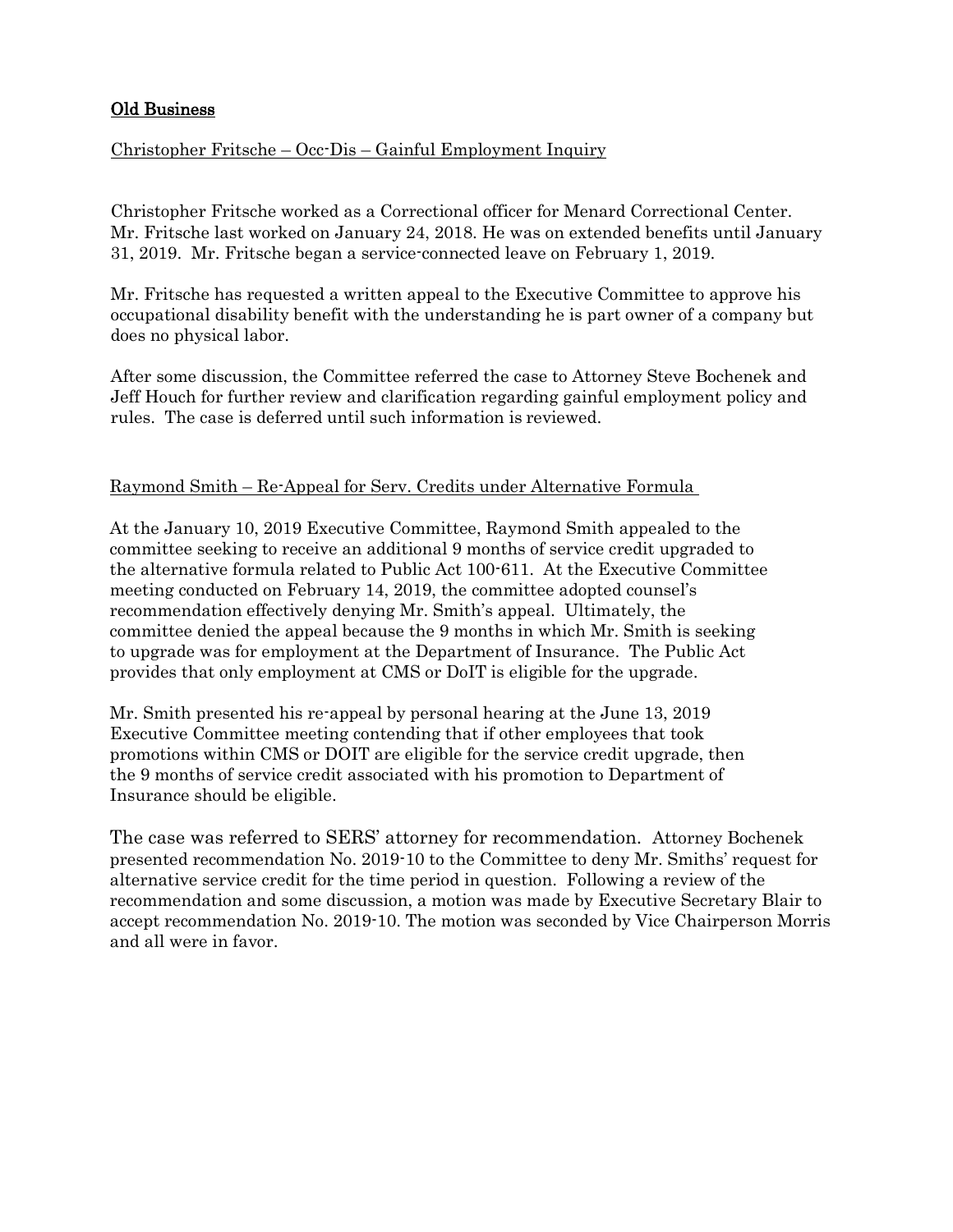## New Business

Laura Cadagin – Re-Appeal Cost of Service Credit Purchase Personal Hearing, Springfield

In 2005, Laura Cadagin appealed the cost to purchase 219 months of service for the Illinois Finance Authority (IFA). Ms. Cadagin was notified the cost of the purchase would be \$58,928.62, representing employee contributions and interest. She made this contribution and was notified on February 28, 2005 that the payment had been received and that 219 months of service credit would be added to her account. On April 27, 2005, Ms. Cadagin was notified that a mistake was made in the calculation of the cost of her IFA service credit (required employer contribution was excluded) and that she owed an additional \$77,033.10.

On August 11, 2005, Ms. Cadagin appealed to the Executive Committee to ask the committee to affirm that all 219 months of service credit had been purchased by February 28, 2005, and that no additional contributions were required. On September 8, 2005 the Executive Committee adopted a recommendation to affirm the additional contributions were required in order to establish the entire 219 months of service credit, or that Ms. Cadagin could instead choose to establish 94 months of service credit and not make the additional contributions.

In June 2018, Ms. Cadagin requested the cost to purchase the additional 125 months of IFA service credit. She was provided with a cost of \$231,727.46, representing employee and employer contributions at the current rate, and interest at 2.5% annually. Ms. Cadagin is appealing the amount of the required contribution. At the January 10, 2019 Executive Committee meeting, Ms. Cadagin appealed the cost to purchase such service. On February 14, 2019, the committee referred her claim to counsel, and counsel recommended to deny because Ms. Cadagin did not satisfy the requirements of the Pension Code related to purchase of service credit for years of service with the IFA.

Ms. Cadagin is reappealing because she was not provided the initial denial letter in accordance with the System's rules and procedures.

The Committee approved the request for a reappeal. Since both Laura Cadagin and her counsel, Carl Draper, were present the petitioner immediately proceeded with her reappeal. Carl Draper presented the members of the Committee with a Memorandum of Law in Support of Rehearing and made some initial comments.

The petitioner then testified on her own behalf focusing on the topic of the time value of money. Ms. Cadagin testified that the interest that was charged should only be charged on the employer's cost at the time the employee worked. After that point in time interest would be charged for the delay in payment of those monies recognizing the loss of use of those funds by the System for that period. Petitioner is willing to pay this interest charge. However, Petitioner went on to testify that by continuing to charge the employer's cost since the petitioner left work as well as the interest charge that the System would be in effect double dipping since there was no loss of the use of funds if the System continued to charge the employer's cost every year. In essence, the System could charge one or the other but is not entitled to charge both.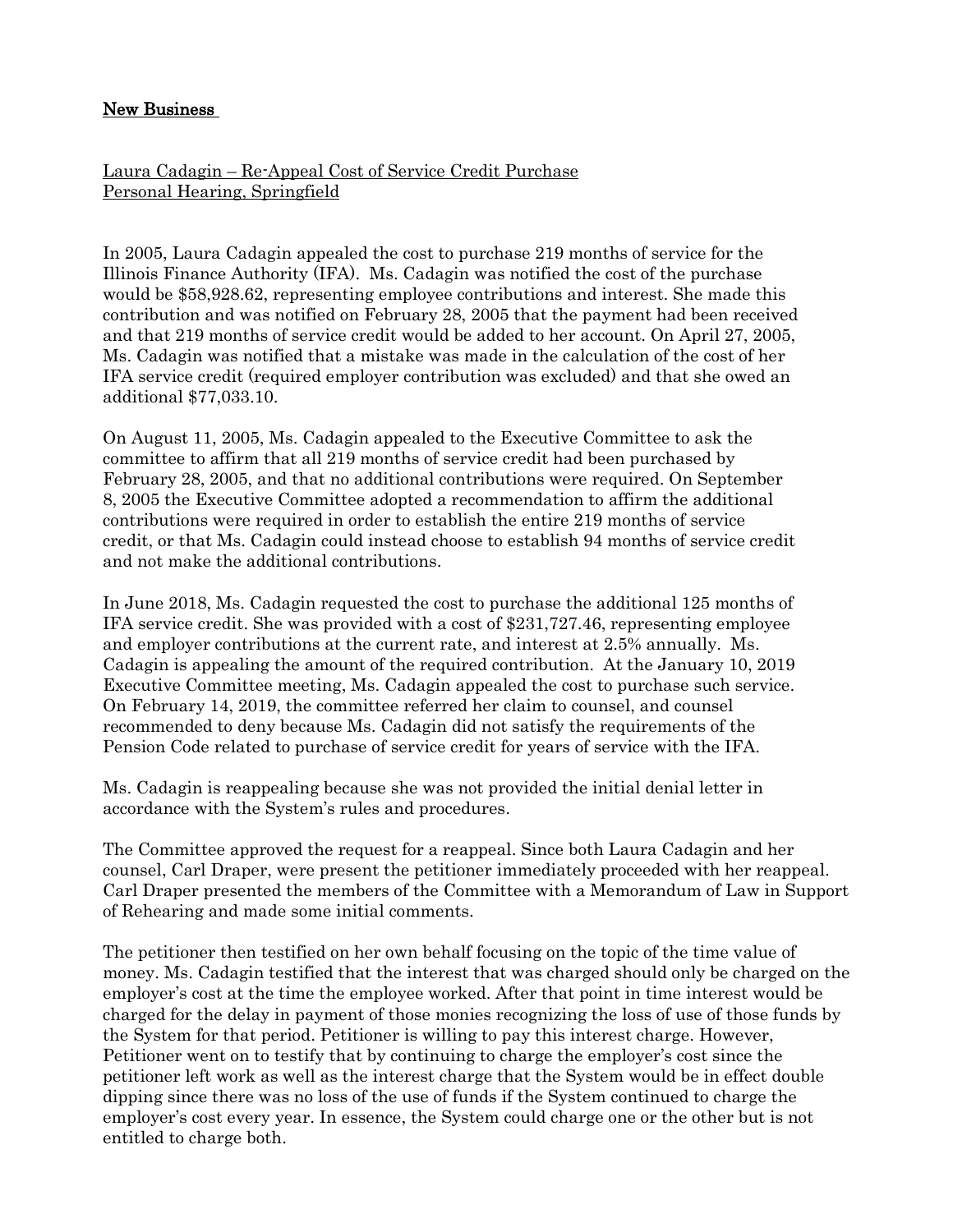Mr. Draper concluded the reappeal by making comments regarding reaching a commonsense interpretation of the ordinary language of the statute and not construing it to reach a financially absurd result.

After review and discussion, the Committee approved the request to reappeal and referred the matter to SERS' attorney for recommendation.

## Eleanor K. Wilson – Request to Decline Participation in SERS

Eleanor K. Wilson is a member of the Prisoner Review Board, a position that is appointed by the Governor that requires Senate confirmation. Ms. Wilson elected to participate in SERS and had been participating since April 1, 2019. Ms. Wilson has indicated that her election form was completed incorrectly and that she intended to decline participation in SERS. Ms. Wilson is requesting to decline participation in SERS.

After review and discussion, a motion was made by Chairman Iglarsh to approve Ms. Wilson's request to decline participation in SERS, seconded by Vice Chairperson Morris. All were in favor.

## Scott Fike – Occupational Disability – 12 Month Waiver

Scott Fike works as an Equipment Operator Labor for Toll Highway Authority. He last worked on July 18, 2017. Mr. Fike began a service-connected leave of absence on July 19, 2017 due to an injury which occurred while working.

He has requested a written appeal to the Executive Committee to waive the 12-month filing limitation. He was paid TTD benefits for this time period. Enclosed is his letter of appeal.

After review and discussion, Chairman Iglarsh moved to approve Mr. Fike's request to waive the 12-month filing limitation, seconded by Vice-Chairperson Morris. All were in favor.

# Orlando Allen, Jr. – Occupational Disability – 90-day Waiver

Orlando Allen, Jr works as a Correctional Officer for Department of Corrections. He last worked on December 17, 2018. Mr. Allen began a medical leave on January 4, 2019. He has requested a written appeal to the Executive Committee to have the 90-day filing limitation waived.

After review and discussion, Chairman Iglarsh moved to approve Mr. Allen's request to waive the 90-day filing limitation, seconded by Vice-Chairperson Morris. All were in favor.

## Vicki Bowerman – Non-Occupational Disability – 90 Day Waiver

Vicki Bowerman works as a registered nurse II for DHS. She last worked on February 1, 2019. She began a medical leave of absence on February 3, 2019 and returned to work on March 16, 2019.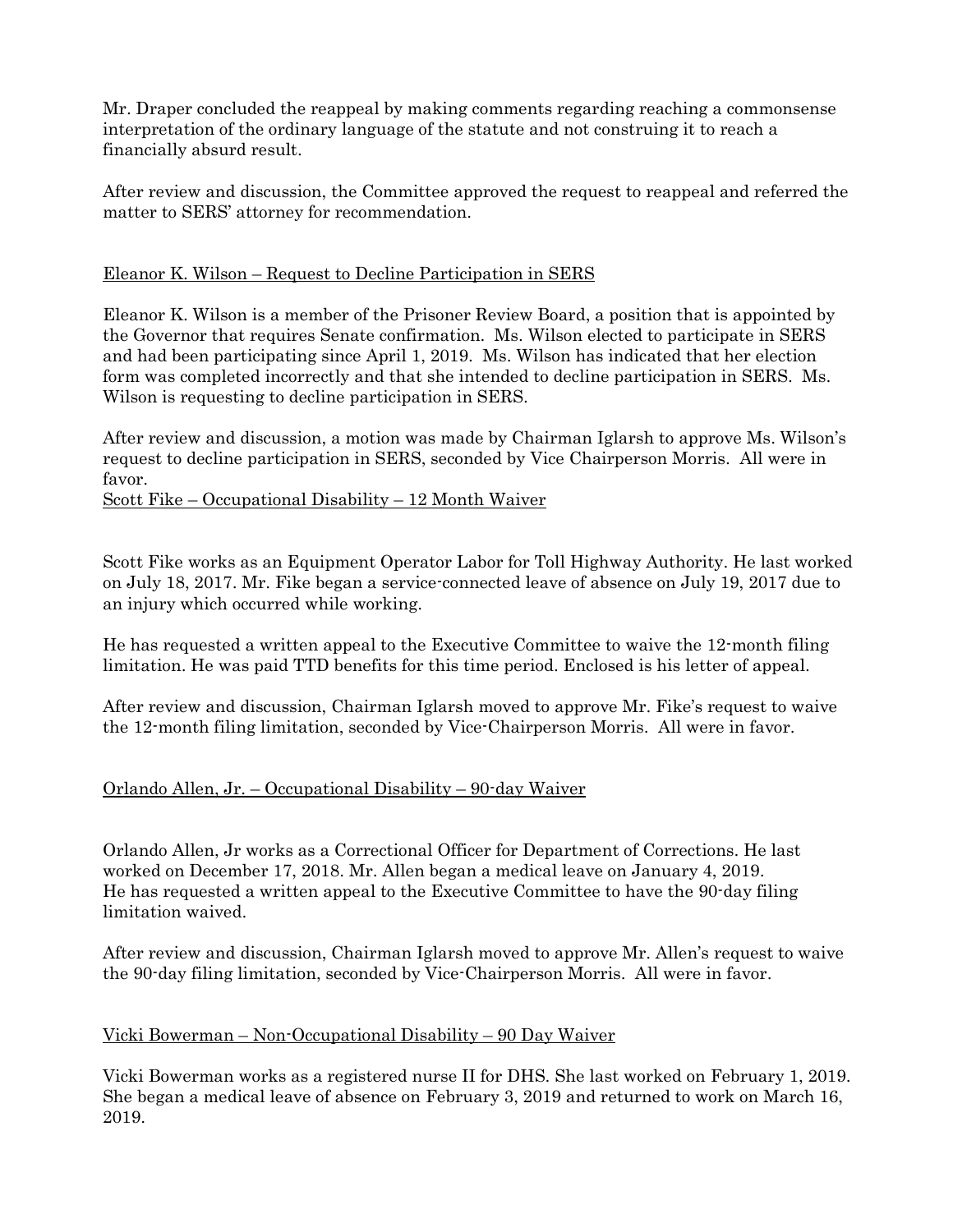She has requested a written appeal to the Executive Committee so that the 90-day filing limitation can be waived. She indicates that her doctor was out of the county and did not return the form in a timely matter. She also was confused on the social security forms.

The member's request was denied in accordance with Chapter 40 Pensions 5/14-124(5).

After review and discussion, Vice-Chairperson Morris moved to approve Ms. Bowerman's request to waive the 90-day filing limitation, seconded by Chairman Iglarsh. All were in favor.

## Deborah Stanisz – Nonoccupational Disability – 90 Day Waiver

Deborah R. Stanisz works as a court reporter III for Court Reporters. She last worked on January 4, 2019. She began a medical leave of absence on January 14, 2019. She returned turned to work on March 11, 2019.

She has requested a written appeal to the Executive Committee so that the 90-day filing limitation can be waived. She indicates that she was confused on how the disability process works.

The member's request was denied in accordance with Chapter 40 Pensions 5/14-124(5).

After review and discussion, Vice-Chairperson Morris moved to approve Ms. Stanisz' request to waive the 90-day filing limitation, seconded by Chairman Iglarsh. All were in favor.

## Betty Johnson-Nevith – Re-Appeal for Survivor Annuity – Member – James Nevith

James Nevith, a state retiree, died on November 1, 2018. When Mr. Nevith retired on October 1, 2015, he completed his retirement application with a marital status of "single" and received a survivor contribution refund in the amount of \$5,864.41.

Betty Johnson and James Nevith were married on July 1, 1986 and shesurvives him.

Betty Johnson-Nevith is requesting a survivor annuity.

Of note, Ms. Nevith is a state retiree as well. She retired August 1, 2014 and completed her retirement application with a marital status of "married".

This appeal was denied at the February 2019 Executive Committee meeting.

Ms. Nevith would like to re-appeal this decision. Mr. Nevith had an overpayment with SERS so the survivor contribution refund payment was applied to the balance and not cashed by him. If the re-appeal is approved, Ms. Nevith would like a personal hearing in August.

After review and discussion, a motion was made by Chairman Iglarsh to approve Ms. Nevith's request for a re-appeal, seconded by Executive Secretary Blair. All were in favor. This matter will be scheduled for a personal hearing.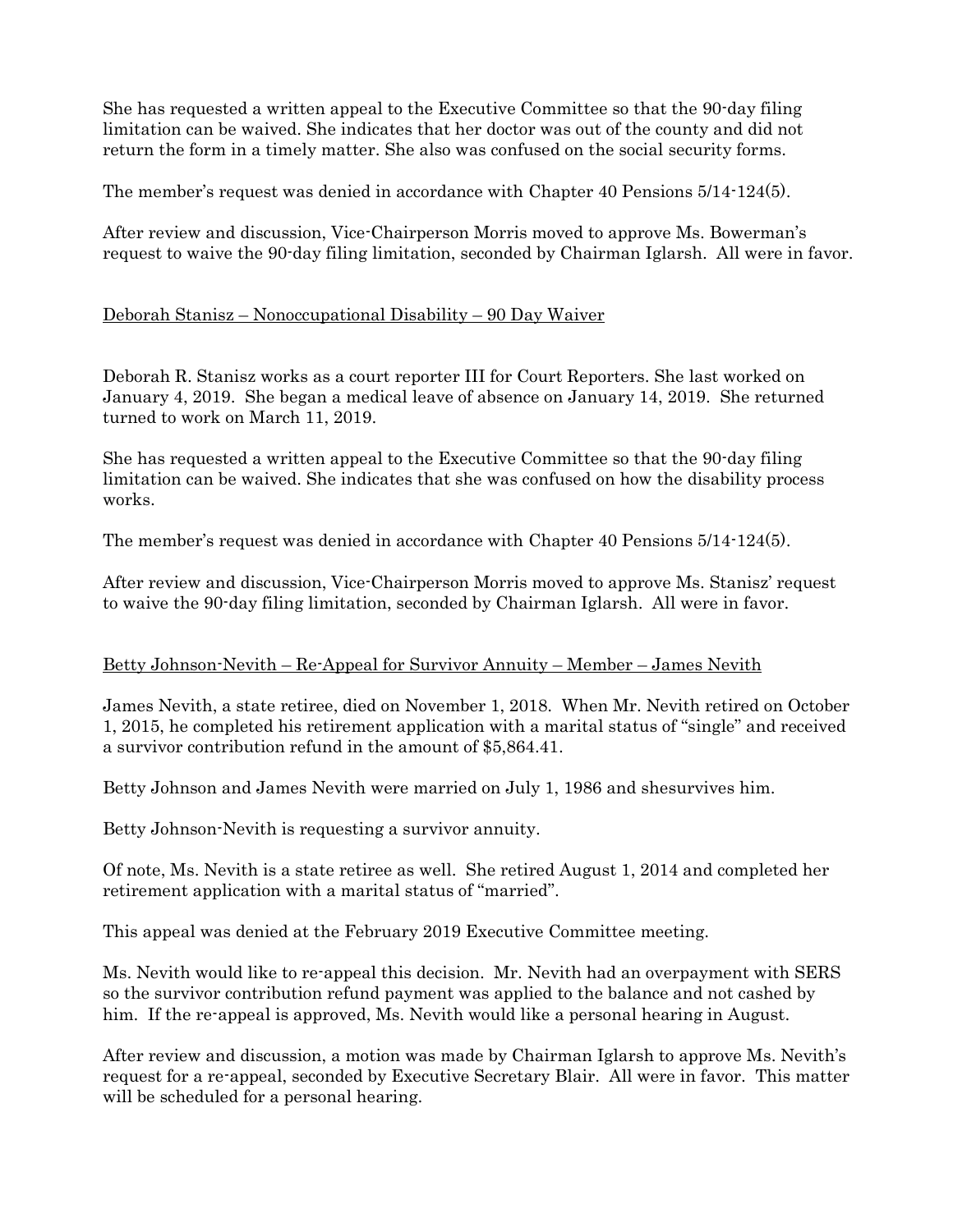## James Ciesil – Appeal to Retire Effective April 1, 2019

James Ciesil applied for a reciprocal retirement annuity with MEABF effective April 1, 2019. Once SERS received the reciprocal certification from MEABF, it was noted that MEABF was crediting Mr. Ciesil with service and earnings credit through June 30, 2019. Because of this, SERS was not able to begin his pension until July 1, 2019.

Mr. Ciesil has submitted an appeal to receive a reciprocal pension effective April 1, 2019.

After review and discussion, a motion was made by Chairman Iglarsh to deny Mr. Ciesil's request to receive a reciprocal pension effective April 1, 2019, seconded by Vice-Chairperson Morris. All were in favor.

#### Anganetta Terry – Appeal to Receive Independent Pension – Staff Direction

Anganetta Terry applied for a reciprocal retirement annuity with SURS effective October 1, 2018. Ms. Terry had years of concurrent service, so SURS reduced their service credit by 12.9422 years and SERS reduced by 2.0578 years.

In March 2019, SERS received an email from SURS informing us that Ms. Terry elected an independent pension with their system.

As Ms. Terry had already been paid by SERS, she was told to submit an appeal to the Executive Committee to request a non-reciprocal pension. She responded several months later that she did not want to change the pension arrangement. It was explained to her that she cannot retire independently with one system and reciprocally with the other.

After review and discussion, the committee directed staff to correct the pension to a nonreciprocal pension.

## Martha Lawson – SSA Overpayment

Martha Lawson was approved for a Non-Occupational benefit from SERS effective December 14, 2017.

Ms. Lawson was approved for a retroactive Social Security disability benefit effective May 1, 2018. The retroactive benefit created an overpayment to SERS totaling \$12,438.00 from May 1, 2018 through January 31, 2019. The current balance is \$10,652.00.

SERS sent the member a notification letter on March 8, 2019 that explains the calculation of the overpayment and what was due.

As stated in the SERS Board Policy, the Overpayment Section is to deduct ½ the gross of any benefit being paid toward an overpayment owed to SERS. The overpayment due is in accordance with 5/14-125 ILCS of the Pension Code.

Ms. Lawson has requested a payment of \$178.00 per month which would result in a payoff in 59 months (5 years). The current deduction of \$893.00 will repay the debt in 12 months.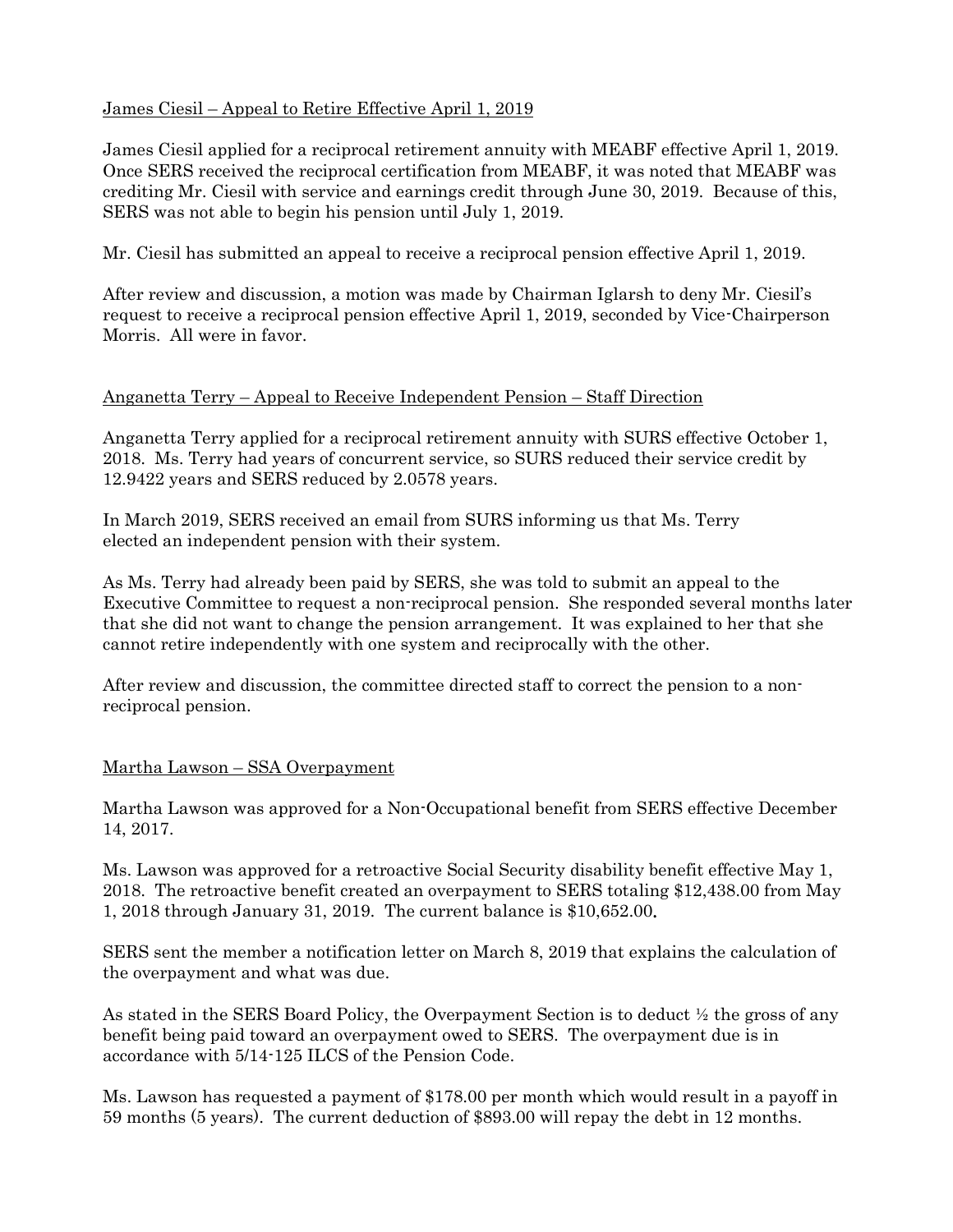After review and discussion, a motion was made by Executive Secretary Blair to deny Ms. Lawson's request and approve a repayment plan of \$300.00 per month, seconded by Vice-Chairperson Morris. All were in favor.

## Debby Guimard – SSA Overpayment

Debby Guimard was approved for a Non-Occupational benefit from SERS effective September 27, 2014.

Ms. Guimard was approved for a retroactive Social Security disability benefit effective February 1, 2015.

The retroactive benefit created an overpayment to SERS totaling \$73,359.00 from February 1, 2015 through October 31, 2017. The current balance is \$64,938.38. Ms. Guimard submitted a cashier's check for \$50,000 but it has not yet been processed. This payment will reduce the balance to \$14,938.38.

SERS sent the member a notification letter on May 31, 2019 that explains the calculation of the overpayment and what was due.

As stated in the SERS Board Policy, the Overpayment Section is to deduct ½ the gross of any benefit being paid toward an overpayment owed to SERS. The overpayment due is in accordance with 5/14-125 ILCS of the Pension Code.

Ms. Guimard retired May 1, 2019.

Ms. Guimard has requested a payment of \$300.00 per month which would result in a payoff in 49 months (4 years). The current deduction of \$2,002.00 will repay the debt in 8 months.

After review and discussion, a motion was made by Vice Chairperson Morris to deny Ms. Guimard's request and approve a repayment plan of \$500.00 per month, seconded by Executive Secretary Blair. All were in favor.

## Loretta Ivy – SSA Overpayment

Loretta Ivy was approved for a Non-Occupational benefit from SERS effective June 14, 2017.

Ms. Ivy was approved for a retroactive Social Security disability benefit effective September 1, 2017.

The retroactive benefit created an overpayment to SERS totaling \$6,990.00 from September 1, 2017 through January 31, 2018. The current balance is \$2,654.02.

SERS sent the member a notification letter on February 16, 2018 that explains the calculation of the overpayment and what was due.

As stated in the SERS Board Policy, the Overpayment Section is to deduct ½ the gross of any benefit being paid toward an overpayment owed to SERS. The overpayment due is in accordance with 5/14-125 ILCS of the Pension Code.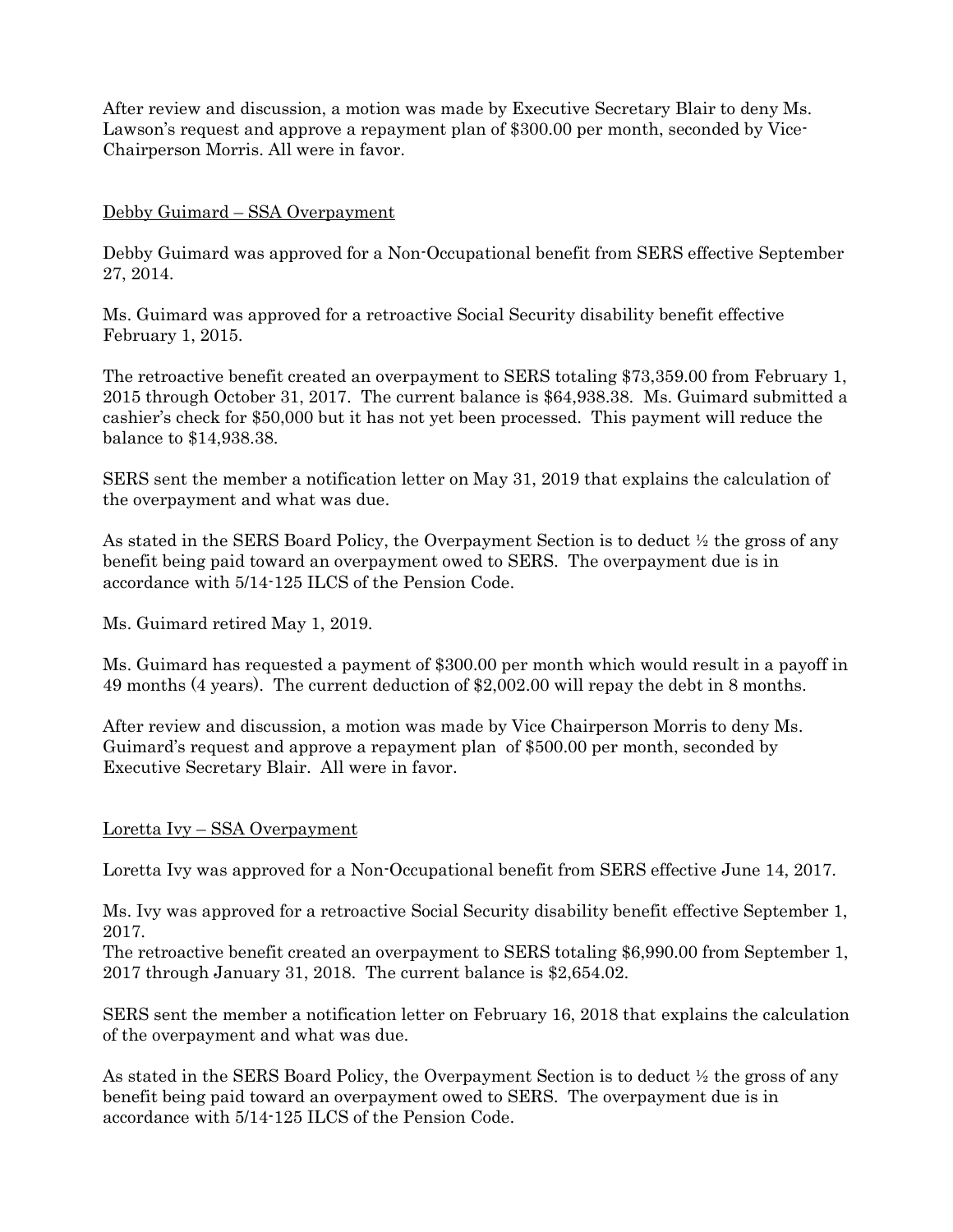Ms. Ivy has requested a payment of \$200.00 per month which would result in a payoff in 14 months.

The current deduction of \$778.50 will repay the debt in 4 months. When Ms. Ivy was receiving a previous disability in 2018 before returning to work, she was allowed a repayment of \$250.00 which would repay the debt in 11 months.

After review and some discussion, Vice Chairperson Morris moved to approve Ms. Ivy's request to repay \$200.00 per month, seconded by Chairman Iglarsh. All were in favor.

## Donald Koester – Eligibility to Purchase Partial Refund

Former SERS member, Donald Koester was preparing to retire from a reciprocal system in early 2019 and inquired about repaying his SERS refund in order to retire, reciprocally. Over the course of creating the estimate the member passed away, unexpectedly, and had not elected any repayment options at the time of his death.

His wife, who has been in constant contact throughout this process, both with the Service Purchase section and with the Field Services Division, is appealing to the Executive Committee to allow this service purchase to be completed.

After review and some discussion, the Committee deferred this appeal for further information.

## Write-off Reinstatement – Request Reinstatement of Written-off Accounts – Ret. To Payroll

The following member account(s) were written-off in a prior fiscal year. Since then, the members have returned to an active state payroll.

We are asking the Executive Committee to reinstate the following SERS member accounts that were written off so that their written off prior service can be added to their current active service:

Brandon Rodriguez Lauren Russell Thomas Smith Jodeen (Mossop) Osbourne

After review and discussion, a motion was made by Chairman Iglarsh to reinstate the member accounts, seconded by Vice Chairperson Morris. All were in favor.

## Jeffrey W. Dozier – Military Service Credit – Personal Hearing – Springfield

Jeffrey Dozier made three separate military service credit purchases for a total of 19 months of SERS service credit. His last purchase was for three months of military service credit on September 25, 2018. He received an acknowledgement of his payment and establishment of the service credit on September 25, 2018.

On October 11, 2018, staff discovered that Mr. Dozier separated from State employment on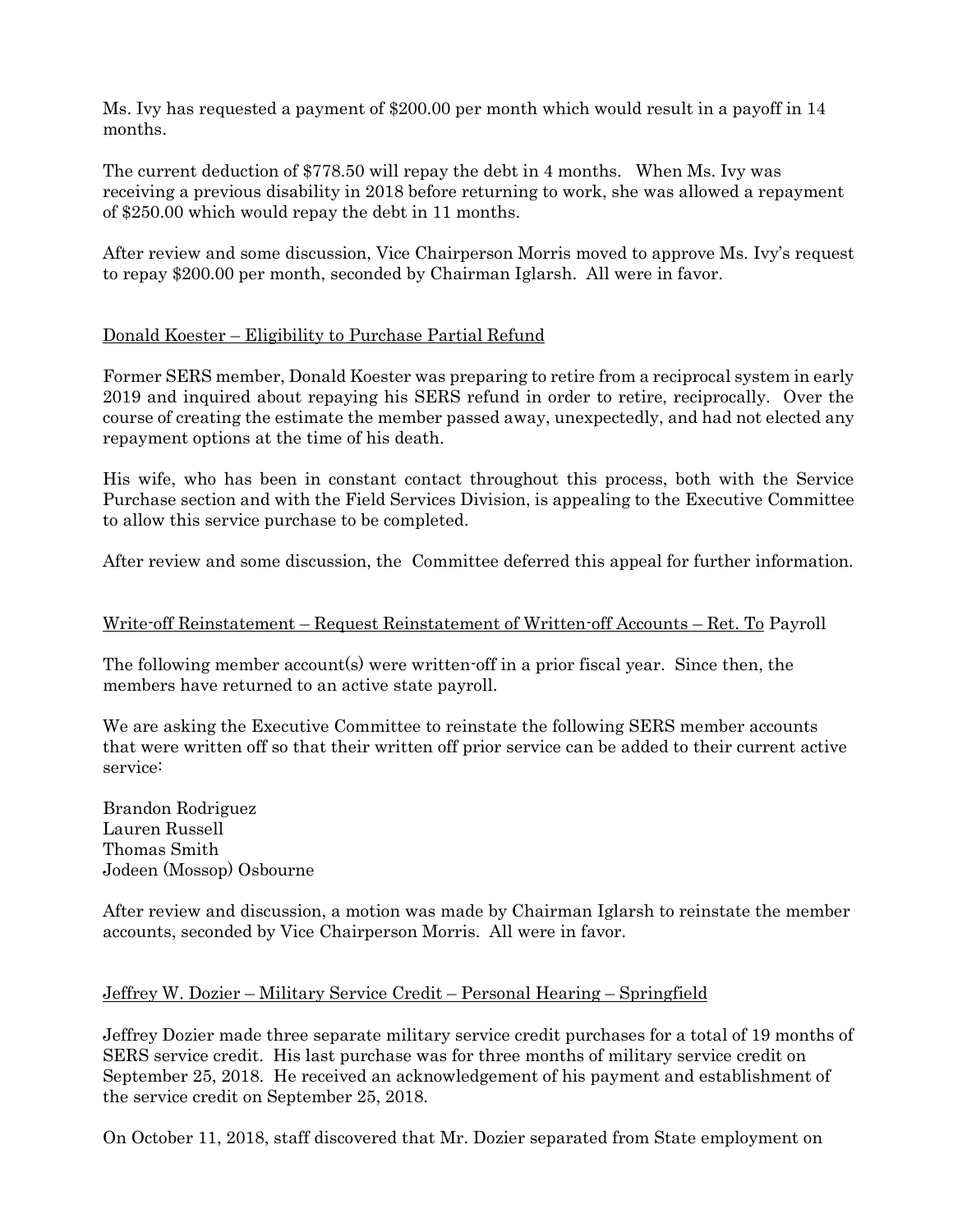May 9, 2018, and therefore was ineligible to purchase military service credit after that date. He was notified on November 21, 2018 that he was ineligible to make the purchase and that he would be sent a refund of his payment. The refund was issued to Mr. Dozier on May 16, 2019.

Mr. Dozier is appealing the retroactive denial of his request to purchase three months of military service credit after his removal from State payroll on May 9, 2018.

After review and discussion, the case was deferred. SERS staff will contact Cook County to make sure that he needs the additional time.

# Add-ons:

#### Lawrence Martin – Subrogation Settlement – Staff Direction

Lawrence Martin works at the Department of Transportation as a highway maintainer. On November 4, 2015 Mr. Martin was operating a dump truck. He was slowing down for a flagman who was directing traffic to stop and was struck from behind by another vehicle.

Mr. Martin was on SERS' occupational disability benefit from December 1, 2015 through September 11, 2016. Tristar stopped his TTD. Mr. Martin started on SERS' temporary benefit on October 6, 2017 and continues to receive this benefit.

SERS claimed a lien on any settlement Mr. Martin may be awarded from the third-party injury suit. The current amount of our lien is \$79,596.05 (this is the amount SERS has paid in disability benefits and retirement contributions through June 2019).

SERS received correspondence from Mr. Martin's attorney, Steven Greeley, Jr. Mr. Greeley stated the liability policy is only for \$100,000. He is proposing that this amount be split between SERS, Workers' Compensation, and the Teamsters. They are proposing to settle with SERS for \$14,910.00

Mr. Greeley is requesting SERS accept the proposed settlement amount and return a Release of Lien/Subrogation for the amount indicated.

After review and discussion, Chairman Iglarsh made a motion for SERS to accept the proposed settlement and return a Release of Lien/Subrogation for the amount indicated, seconded by Vice-Chairperson Morris. All were in favor.

## Linda Barron – Non-Occupational Disability – 90 Day Filing Limitation

Linda Barron works as an Office Coordinator for the Department of Healthcare and Family Services. Ms. Barron last worked on February 15, 2019. She began a medical leave of absence on February 25, 2019.

Ms. Barron has requested a written appeal to the Executive Committee to waive the 90 day filing limitation. Medical information has been obtained.